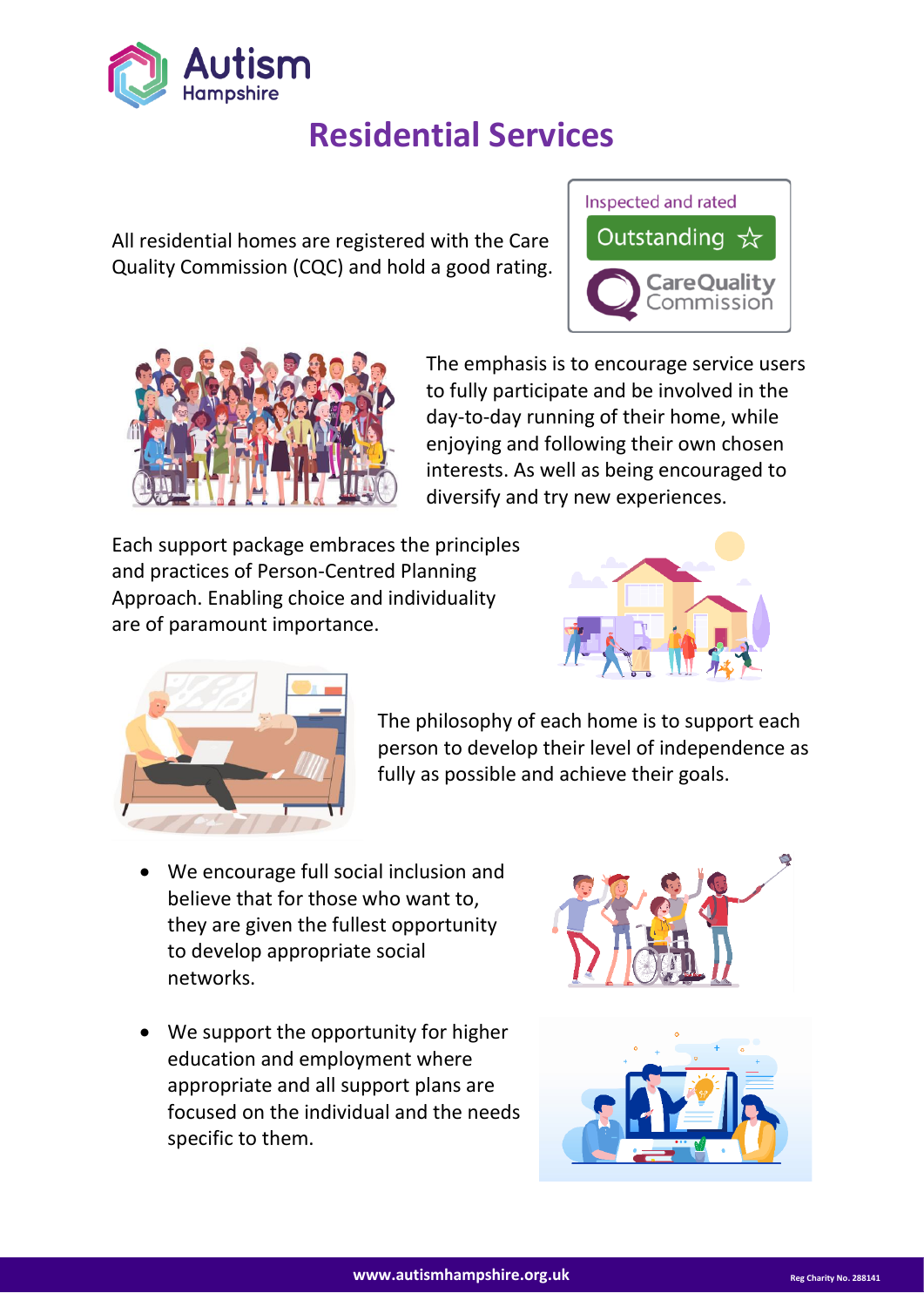

# **Our Residential Care Services have Care Quality Commission (CQC) Reports. You can find the reports for our services below**

## 102a Brockhurst Road

102a Brockhurst Road is situated in the heart of Gosport and is close to local amenities and public transport routes to both Fareham & Portsmouth.

The home itself is situated off the main road on private land. It is a semi - detached house to another Autism Hampshire service provided home. There is also a private enclosed garden.

Address: 102a Brockhurst Road, Gosport, Hampshire, PO12 3DG

Tel: 02392 580605

To view the CQC report please *[click here](https://www.cqc.org.uk/location/1-124241828?referer=widget3)*.

#### 102b Brockhurst Road

102b Brockhurst Road in Gosport currently has a vacancy. Situated in the heart of Gosport it is close to local amenities and public transport routes to both Fareham & Portsmouth.

The home itself is situated off the main road on private land. It is a semi - detached house to another Autism Hampshire service provided home. There is also a private enclosed garden.

The home is jointly managed with the neighbouring service by a registered Manager and Assistant Support Manager. The 102b team comprises of a Senior Support Worker, 6 Support workers and 2 waking night staff. The team have mandatory training in first aid, safeguarding as well as specialist training in Autism, Epilepsy and Pro-Act SCIP.

Address: 102b Brockhurst Road, Gosport, Hampshire, PO12 3DG

Tel: 02392 580607

To view the CQC report please *[click here](https://www.cqc.org.uk/location/1-124241844?referer=widget3)*.